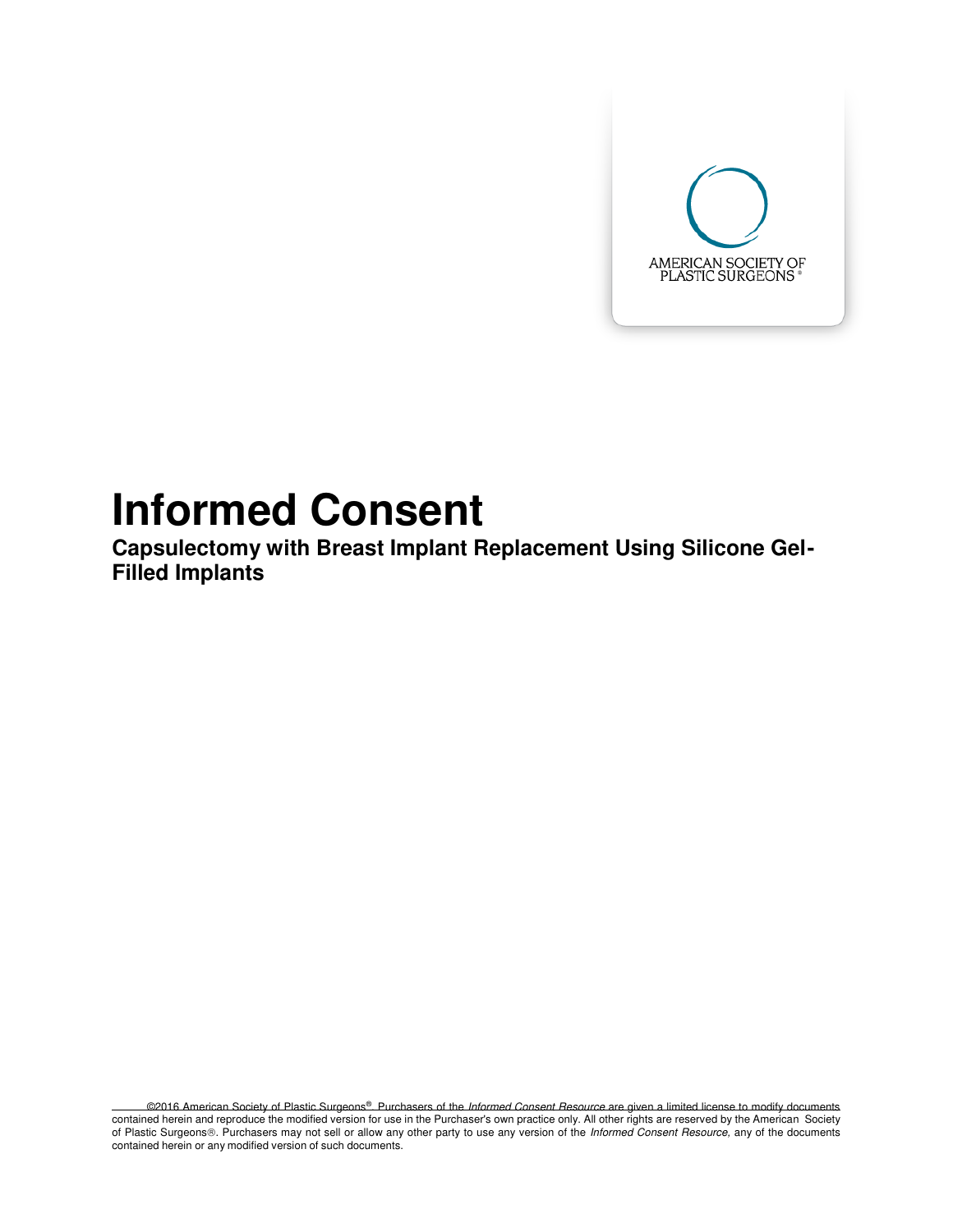# **INSTRUCTIONS**

This is an informed-consent document that has been prepared to help inform you about capsulectomy and breast implant replacement using silicone gel-filled implants, its risks, as well as alternative treatment(s).

It is important that you read this information carefully and completely. Please initial each page, indicating that you have read the page and sign the consent for surgery as proposed by your plastic surgeon and agreed upon by you.

# **GENERAL INFORMATION**

Capsulectomy is a surgical operation performed to treat scarring which occurs around breast implants or to revise the shape of the pocket where the implant is placed. This involves surgical cutting and removal of scar tissue that forms around a breast implant and usually the placement of new breast implant(s).

It is normal for scar tissue to form internally around a breast implant. In some patients this scar tissue may tighten and make the breast round, firm, and possibly painful. Excessive firmness of the breasts can occur soon after the original surgery or years later. The causes of capsular contracture are not fully understood. The incidence of symptomatic capsular contracture can be expected to increase over time. Capsular contracture may occur on one side, both sides or not at all. Calcification can occur within the scar tissue that surrounds breast implants. Treatment for capsular contracture may require surgery, removal of the capsule layer, implant replacement, or implant removal. Patients may elect to increase or decrease the size of their breast implants.

Individuals with old, damaged or broken implants (either saline or silicone gel-filled) may consider capsulectomy surgery and replacement with silicone gel-filled implants as a way to maintain the long-term results from their original surgery, whether for cosmetic or reconstructive purposes. You may be advised by your surgeon to consider replacing your breast implants with new ones, irrespective of how long you have had them. In some situations, you may be advised to consider breast implants with a textured outer surface or to consider a different type of implant. Patients undergoing capsulectomy surgery and breast implant exchange must consider the possibility of future revisionary surgery. Breast implants do not have an indefinite lifespan and will probably require surgery for removal and/or replacement.

Depending on the extent of the scarring problem, it may be necessary to place the implant in a different location, partially underneath the pectoralis muscle on the chest, alternatively in front of the pectoralis muscle if the original placement was behind the muscle, or either completely or partially, known as a "dual plane". Incisions for the capsulectomy procedure may be placed in different locations than those used in the original surgery. If the breasts are not the same size or shape before surgery, it is unlikely that they will be completely symmetrical afterward. Conditions that involve sagging of the breast or diminished skin tone (stretch marks) may require additional surgical procedures (breast lift/mastopexy) to reposition the nipple and areola upward and to remove loose skin. Additional procedures to internally tighten or reshape the implant pocket may be needed to reposition implants.

Patients who consider secondary surgery to revise or maintain their results from breast implant surgery must consider that additional surgery may not correct or improve their results.

#### **SILICONE GEL-FILLED BREAST IMPLANTS**

In November 2006, silicone gel-filled breast implant devices were approved by the United States Food and Drug Administration (FDA) for use in breast augmentation and reconstruction. **This includes their use in situations of surgery to revise or maintain the outcomes of individuals who have existing breast implants.** Silicone gel-filled breast implants can be used for revision of procedures in patients who have formerly undergone breast augmentation or reconstruction with silicone gel or saline-filled breast implants.

**Page 1 of 14 Patient Initials Patient Initials C2016 American Society of Plastic Surgeons®** 

This form is for reference purposes only. It is a general guideline and not a statement of standard of care. Rather, this form should be edited and amended to reflect policy requirements of your practice site(s), CMS and Joint Commission requirements, if applicable, and legal requirements of your individual states. The ASPS does not certify that this form, or any modified version of this form, meets the requirements to obtain informed consent for this particular procedure in the jurisdiction of your practice.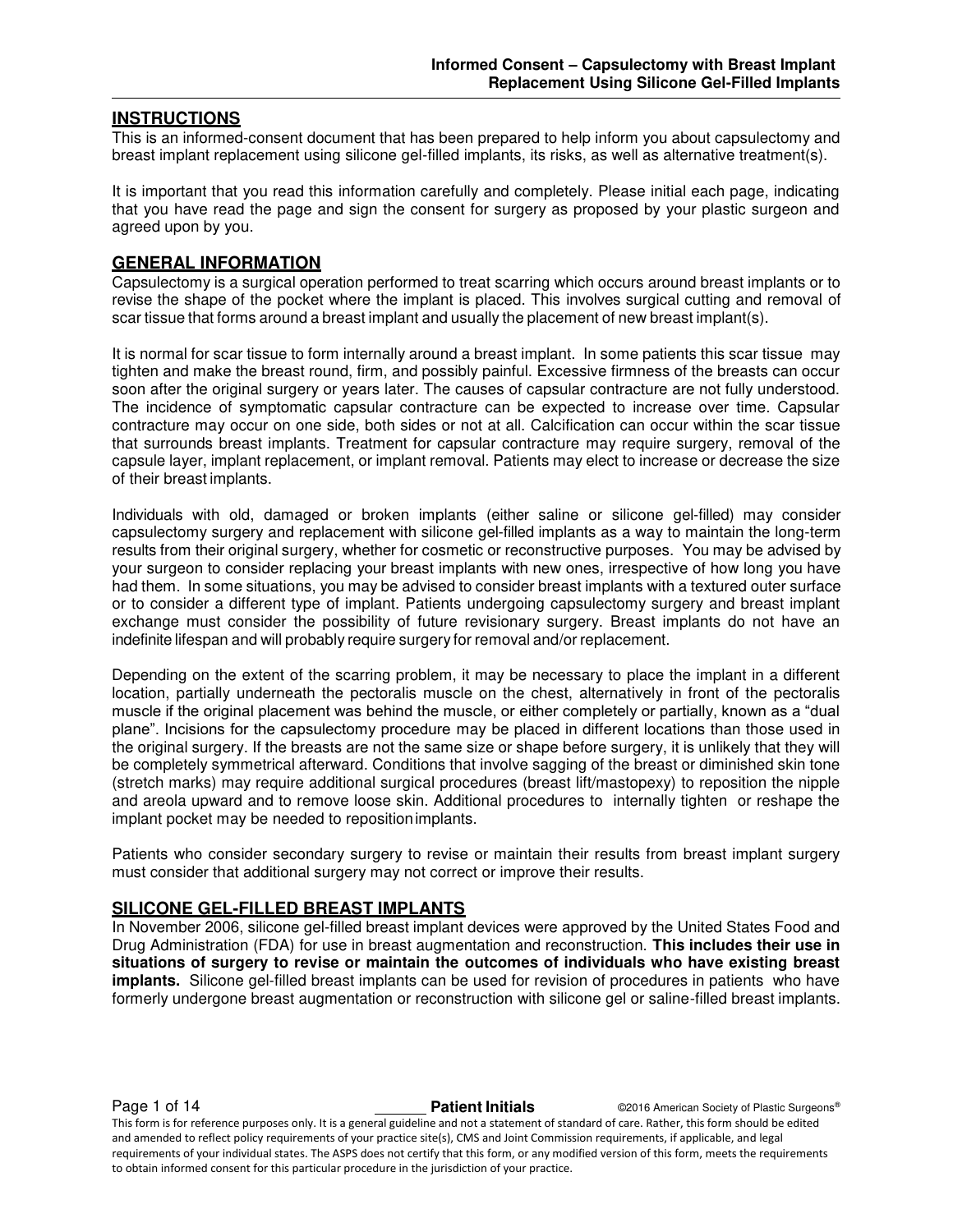Breast implant surgery is contraindicated in women with untreated breast cancer or pre-malignant breast disorders, active infection anywhere in the body, or individuals who are currently pregnant or nursing or who have open wounds anywhere on their body. Individuals with a weakened immune system (currently receiving chemotherapy or drugs to suppress the immune system), conditions that interfere with blood clotting or wound healing, or have reduced blood supply to the breast tissue from prior surgery or radiation therapy treatments may be at greater risk for complications and a poor surgical outcome.

Silicone breast implants are approved by the FDA for use in women that are at least 22 years of age. Women that meet this age criterion may utilize the silicone implants for cosmetic breast augmentation or for revision surgery to correct or improve results of earlier cosmetic breast augmentation. There is no age restriction on breast reconstruction procedures to restore breast shape after cancer, trauma, or severe breast abnormalities. **Patients who receive silicone gel-filled breast implants must comply with FDA and manufacturer regulations concerning device tracking and post-market studies.** 

Conditions which involve sagging of the breast or diminished skin tone (stretch marks) may require additional surgical procedures (breast lift) to reposition the nipple and areola upward and to remove loose skin.

Patients undergoing surgery that involves breast implants must consider the following:

- Breast augmentation, reconstruction, or revision with silicone gel-filled implants may not be a onetime surgery.
- Breast implants of any type are not considered lifetime devices. They cannot be expected to last forever. You will likely require future surgery for implant replacement or removal.
- Changes that occur to the breasts following augmentation, reconstruction, or revision with implants are not reversible. There may be an unacceptable appearance to the breast if you later choose to have breast implants removed.
- Large volume primary augmentation, reconstruction or revision with larger sized implants (>350cc) may increase the risk of complications such as implant extrusion, hematoma, infection, palpable implant folds, and visible skin wrinkling requiring surgical intervention to correct these complications. The correction of these complications may leave additional scars and other permanent changes.

# **ALTERNATIVE TREATMENTS**

Capsulectomy with implant replacement using silicone gel-filled implants is an elective surgical operation. Alternative treatment would consist of not undergoing the surgical procedure, using saline-filled breast implants, or the transfer of other body tissues to rebuild breast size. Implant removal without replacement is also a surgical option if you elect to abandon the use of breast implants. Risks and potential complications are associated with alternative surgical forms of treatment.

# **INHERENT RISKS OF CAPSULECTOMY WITH IMPLANT REPLACEMENT USING SILICONE GEL-FILLED IMPLANTS**

Every surgical procedure involves a certain amount of risk and it is important that you understand these risks and the possible complications associated with them. In addition, every procedure has limitations. Additional information concerning breast implants may be obtained from the FDA, package-insert sheets supplied by the implant manufacturer, or other information pamphlets required by individual state laws.

An individual's choice to undergo a surgical procedure is based on the comparison of the risk to potential benefit. Although the majority of patients do not experience these complications, you should discuss each of them with your plastic surgeon to make sure you understand all possible consequences of breast augmentation revision. Problems associated with breast implants can be inherent to this type of implanted medical device or relate to complications of a surgical procedure. Additional advisory information regarding this subject should be reviewed by patients considering surgery that involves breast implants.

**Page 2 of 14 Patient Initials Patient Initials C2016 American Society of Plastic Surgeons®** This form is for reference purposes only. It is a general guideline and not a statement of standard of care. Rather, this form should be edited and amended to reflect policy requirements of your practice site(s), CMS and Joint Commission requirements, if applicable, and legal requirements of your individual states. The ASPS does not certify that this form, or any modified version of this form, meets the requirements to obtain informed consent for this particular procedure in the jurisdiction of your practice.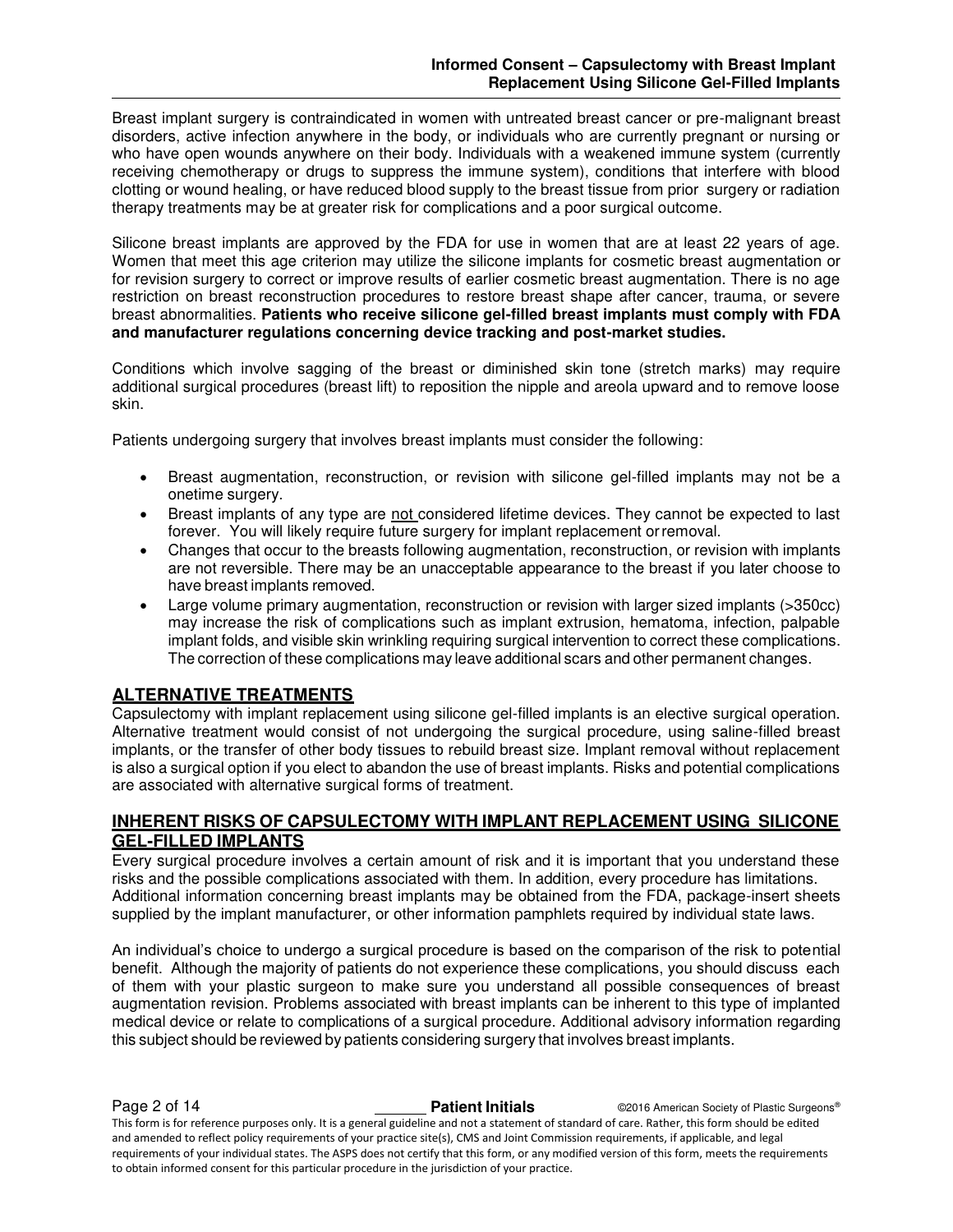While every patient experiences her own individual risks and benefits following breast implant surgery, clinical data suggests that most women will be satisfied with the outcome of breast implant surgery despite the occurrence of problems inherent with the surgery.

# **SPECIFIC RISKS OF CAPSULECTOMY WITH IMPLANT REPLACEMENT USING SILICONE GEL-FILLED IMPLANTS**

# **Implants**:

Breast implants, similar to other medical devices, can fail. When a silicone gel-filled implant ruptures, the gel material is usually contained within the scar tissue surrounding the implant (intracapsular rupture). In some cases, the gel may escape beyond the capsule layer and go into the breast tissue itself (extracapsular rupture and gel migration) or to more distant locations. Migrated silicone gel may be difficult or impossible to completely remove. Rupture of a breast implant may or may not produce local firmness in the breast. Patients are advised to refer to individual manufacturer's informational materials regarding the incidence of device rupture reported during pre-market studies.

It is impossible to predict the biologic response that a patient's tissues will exhibit to the placement of breast implants or how you will heal following surgery.

Rupture can occur as a result of an injury, from no apparent cause or during mammography. Rupture of a silicone breast implant is most often undetected (silent rupture). It is possible to damage an implant at the time of surgery. Damaged or broken implants cannot be repaired. According to the FDA, ruptured or damaged implants require replacement or removal. Breast implants can wear out, they are not guaranteed or expected to last a lifetime and future-additional or unplanned surgery may be required at any time after implant placement and for any of a number of reasons to replace one or both implants.

A MRI (magnetic resonance imaging) study is advised to evaluate the possibility of implant rupture, yet it may not be 100% accurate in diagnosing implant integrity. It should be noted that the FDA recommends regular screening MRI examinations. Specifically, patients are advised to follow recommendations for serial MRI examinations, starting at 3 years after surgery and then every 2 years thereafter.

# **Capsular Contracture:**

Scar tissue, which forms internally around the breast implant, can tighten and make the breast round, firm, and possibly painful. Excessive firmness of the breasts can occur soon after surgery or years later. The occurrence of symptomatic capsular contracture is not predictable. The incidence of symptomatic capsular contracture can be expected to increase over time. Capsular contracture may occur on one side, both sides or not at all. It is more common with implant placement in front of the chest muscle layer. Treatment for capsular contracture may require surgery, implant replacement, or implant removal. Capsular contracture may reoccur after surgical procedures to treat this condition and it occurs more often in revision augmentation than primary augmentation.

# **Implant Extrusion / Tissue Necrosis:**

Lack of adequate tissue coverage or infection may result in exposure and extrusion of the implant through the skin. Tissue breakdown (necrosis) has been reported with the use of steroid drugs, after chemotherapy/radiation to breast tissue, due to smoking, microwave diathermy, and excessive heat or cold therapy. In some cases, incision sites fail to heal normally. Atrophy of breast tissue may occur. An implant may become visible at the surface of the breast as a result of the device pushing though layers of skin. If tissue break down occurs and the implant becomes exposed, implant removal may be necessary. Permanent scar deformity may occur.

# **Skin Wrinkling and Rippling:**

**Page 3 of 14 Patient Initials Patient Initials C2016 American Society of Plastic Surgeons®** This form is for reference purposes only. It is a general guideline and not a statement of standard of care. Rather, this form should be edited and amended to reflect policy requirements of your practice site(s), CMS and Joint Commission requirements, if applicable, and legal requirements of your individual states. The ASPS does not certify that this form, or any modified version of this form, meets the requirements to obtain informed consent for this particular procedure in the jurisdiction of your practice.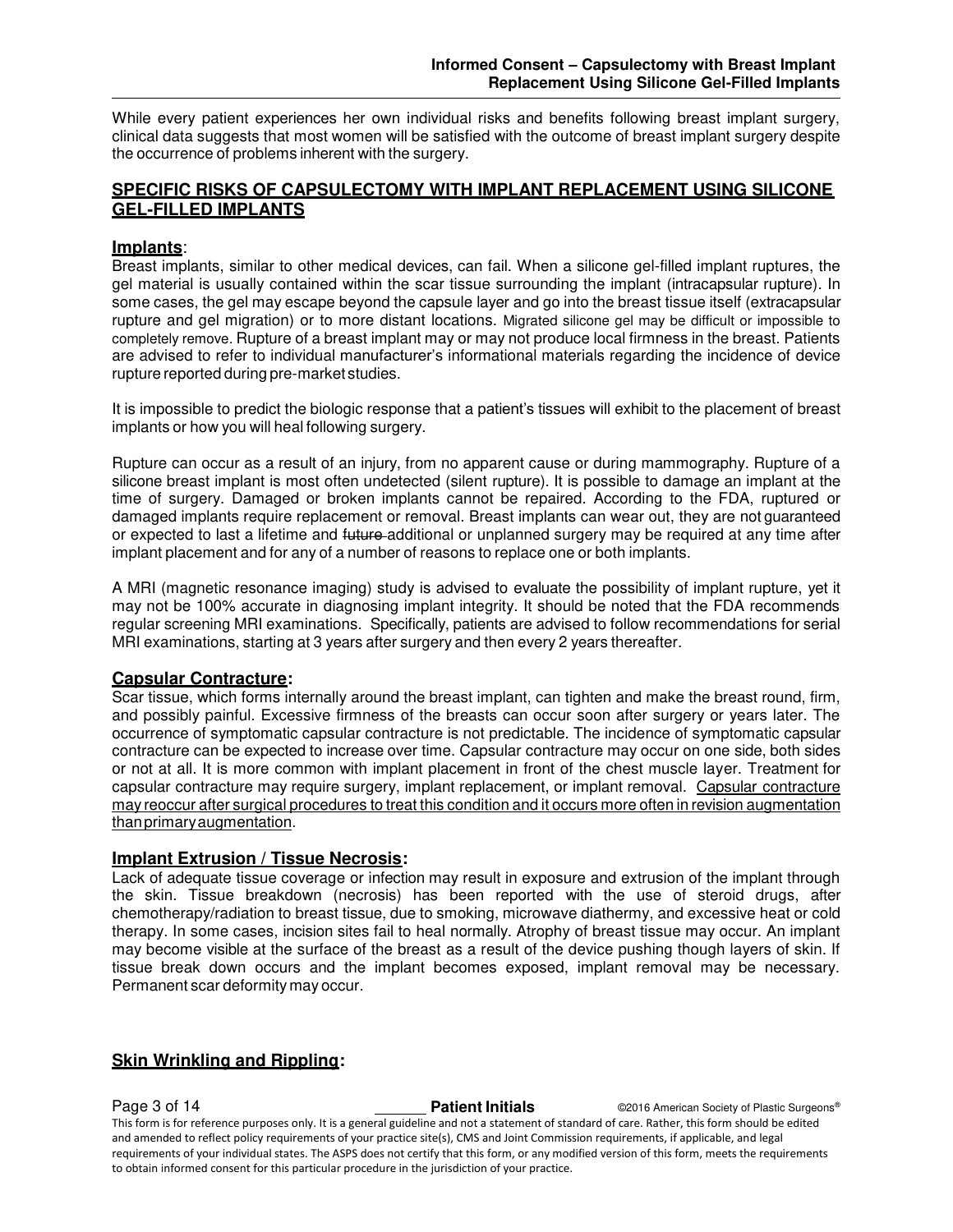Visible and palpable wrinkling of implants and breast skin can occur. Some wrinkling is normal and expected with silicone gel-filled breast implants. This may be more pronounced in patients who have silicone gelfilled implants with textured surfaces or thin breast tissue. Palpable wrinkling and/or folds may be confused with palpable tumors and questionable cases must be investigated.

# **Calcification:**

Calcium deposits can form in the scar tissue surrounding the implant and may cause pain, firmness, and be visible on mammography. These deposits must be identified as different from calcium deposits that are a sign of breast cancer. Should this occur, additional surgery may be necessary to remove and examine calcifications.

# **Chest Wall Irregularities:**

Chest wall irregularities have been reported secondary to the use of tissue expanders and breast implants. Residual skin irregularities at the ends of the incisions or "dog ears" are always a possibility when there is excessive redundant skin. This may improve with time or it can be surgically corrected.

# **Implant Displacement and Tissue Stretching:**

Displacement, rotation, or migration of a breast implant may occur from its initial placement and can be accompanied by discomfort and/or distortion in breast shape (visible rippling of the skin. Additional surgery may be necessary to attempt to correct this problem. It may not be possible to resolve this problem once it has occurred.

# **Surface Contamination of Implants:**

Skin oil, lint from surgical drapes, or talc may become deposited on the surface of the implant at the time of insertion. The consequences of this are unknown.

# **Unusual Activities and Occupations:**

Activities and occupations which have the potential for trauma to the breast could potentially break or damage breast implants or cause bleeding or seromas.

# **Silicone Gel Bleed:**

The evidence is mixed regarding whether there are any clinical consequences associated with silicone gel bleed. Over time, extremely small amounts of silicone gel material and platinum can pass through the shell layer of the implant and coat the outside of the implant. Studies indicate that a small amounts of platinum in its most biologically compatible (zero oxidation) state are contained within silicone gel. Microgram amounts of platinum in this state have been found to diffuse outside of breast implants. This may contribute to capsular contracture and lymph node swelling. The overall body of available evidence supports that the extremely low level of gel bleed is of no clinical consequence

#### **Change in Nipple and Skin Sensation:**

You may experience a diminished (or loss of) sensitivity of the nipples and the skin of your breast. After several months, most patients have normal sensation. Partial or permanent loss of nipple and skin sensation or change in nipple erectile function may occur occasionally. Changes in sensation may affect sexual response or the ability to breast feed a baby.

# **Use of Acellular Dermal Matrix:**

In order to place the implant in the right position and maintain that position, your plastic surgeon may choose to use biological materials. Most commonly, these materials are derived from human cadaver skin or pig skin. These materials are generally processed and do not carry any viable cells. You should ask your surgeon about these materials. They assist in contouring the pocket around the implant, provide additional cover to an implant, and become populated with your cells becoming similar to your own tissue. These acellular products may produce fluid and require drains for a prolonged period of time.

**Page 4 of 14 Patient Initials Patient Initials C2016 American Society of Plastic Surgeons®** This form is for reference purposes only. It is a general guideline and not a statement of standard of care. Rather, this form should be edited and amended to reflect policy requirements of your practice site(s), CMS and Joint Commission requirements, if applicable, and legal requirements of your individual states. The ASPS does not certify that this form, or any modified version of this form, meets the requirements to obtain informed consent for this particular procedure in the jurisdiction of your practice.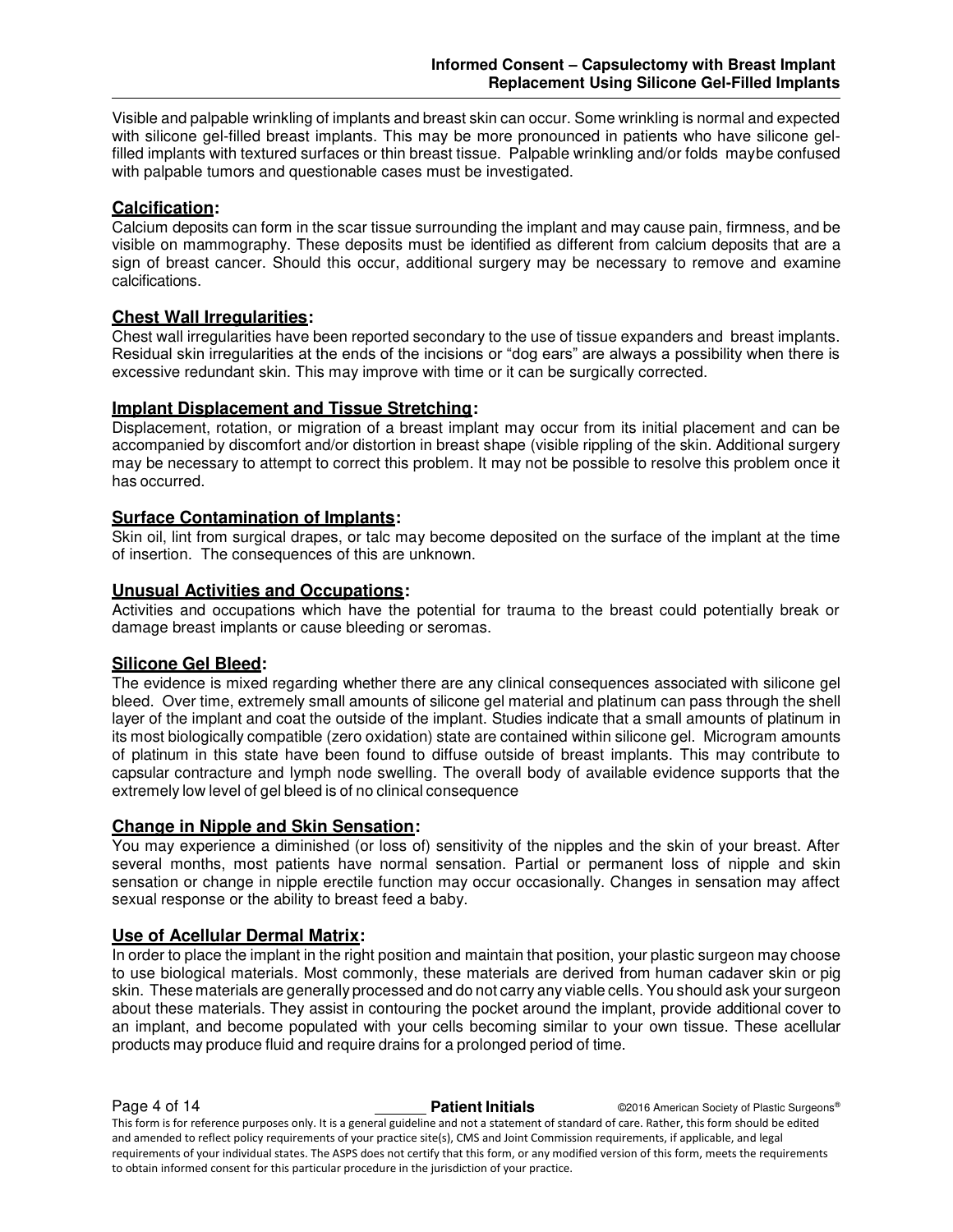# **Anaplastic Large Cell Lymphoma (ALCL):**

Women with saline and silicone gel breast implants may have a very small but increased risk of developing anaplastic large cell lymphoma (ALCL) in the scar capsule adjacent to the implant. This is a very rare disease and is currently being investigated as to its relationship with breast implants. ALCL is an extremely rare cancer of the immune system, which can occur anywhere in the body. The National Cancer Institute estimates approximately 2000 ALCL cases per year. Primary lymphoma of the breast is a disease of the breast parenchyma, representing 0.04-0.5% of breast cancers and 1-2% of all lymphomas. Incidence of ALCL of the breast is not known. Breast implant associated ALCL is estimated to be 1:300,000 women with breast implants but this likely is underestimated. (deJong. JAMA, 2008) ALCL is currently under investigation. In most cases, women observed changes in the look or feel of the area surrounding the implant after their initial surgical sites were fully healed.

Patients with breast implants should be followed by a surgeon over time and seek professional care for implant-related symptoms such as pain, lumps, swelling, or asymmetry. Patients should monitor their breast implants with routine breast self-exams and follow standard medical recommendations for imaging (e.g. Mammography, Ultrasound, MRI). Abnormal screening results or implant-related symptoms may result in additional costs and expenses for tests and/or procedures to properly diagnose and treat your condition. Tests and procedures could include but may not be limited to: obtaining breast fluid or tissue for pathology and laboratory evaluation and surgery to remove the scar capsule around the breast implant, implant removal or implant replacement.

# **Breast Disease:**

Current medical information does not demonstrate an increased risk of breast cancer in women who have breast implant surgery for either cosmetic or reconstructive purposes. Individuals with a personal history or family history of breast cancer may be at a higher risk of developing breast cancer than a woman with no family history of this disease. It is recommended that all women perform periodic self-examination of their breasts, have mammography according to American Cancer Society guidelines, and seek professional care should a breast lump be detected. In the event that suspicious tissue is identified prior to or during breast surgery, additional tests and therapy with corresponding expenses may be warranted.

# **GENERAL RISKS OF SURGERY**

# **Healing Issues:**

Certain medical conditions, dietary supplements and medications may delay and interfere with healing. Patients with massive weight loss may have a healing delay that could result in the incisions coming apart, infection, and tissue changes resulting in the need for additional medical care, surgery, and prolonged hospitalizations. Patients with diabetes or those taking medications such as steroids on an extended basis may have prolonged healing issues. Smoking will cause a delay in the healing process, often resulting in the need for additional surgery. There are general risks associated with healing such as swelling, bleeding, possibility of additional surgery, prolonged recovery, color changes, shape changes, infection, not meeting patient goals and expectations, and added expense to the patient. There may also be a longer recovery due to the length of surgery and anesthesia. Patients with significant skin laxity (patients seeking facelifts, breast lifts, abdominoplasty, and body lifts) will continue to have the same lax skin after surgery. The quality or elasticity of skin will not change and recurrence of skin looseness will occur at some time in the future, quicker for some than others. There are nerve endings that may become involved with healing scars from surgery such as suction-assisted lipectomy, abdominoplasty, facelifts, body lifts, and extremity surgery. While there may not be a major nerve injury, the small nerve endings during the healing period may become too active producing a painful or oversensitive area due to the small sensory nerve involved with scar tissue. Often, massage and early non-surgical intervention resolves this. It is important to discuss post-surgical pain with your surgeon.

# **Bleeding:**

#### **Page 5 of 14 Patient Initials Patient Initials C2016 American Society of Plastic Surgeons®**

This form is for reference purposes only. It is a general guideline and not a statement of standard of care. Rather, this form should be edited and amended to reflect policy requirements of your practice site(s), CMS and Joint Commission requirements, if applicable, and legal requirements of your individual states. The ASPS does not certify that this form, or any modified version of this form, meets the requirements to obtain informed consent for this particular procedure in the jurisdiction of your practice.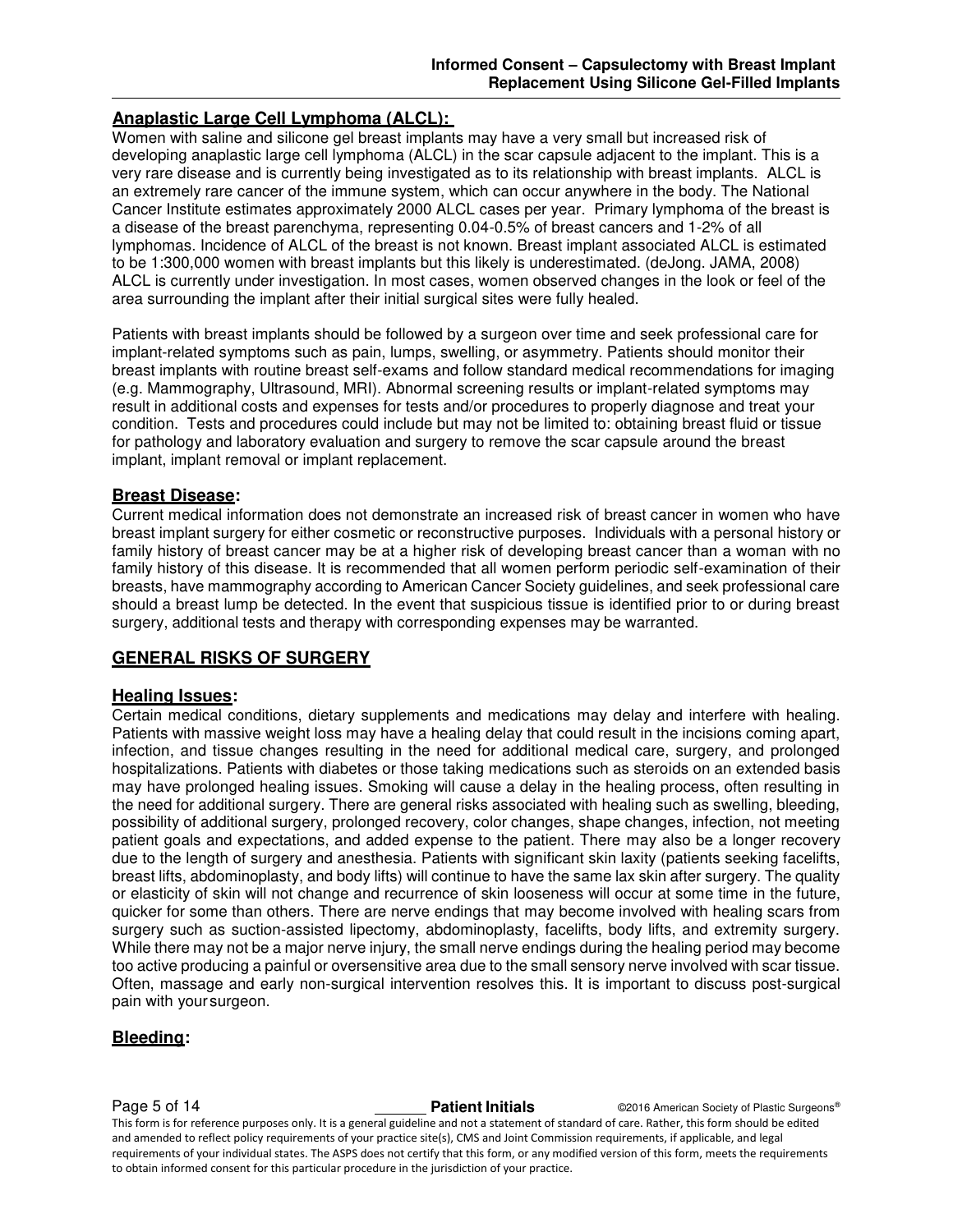It is possible, though unusual, to experience a bleeding episode during or after surgery. Should postoperative bleeding occur, it may require emergency treatment to drain accumulated blood or you may require a blood transfusion, though such occurrences are rare. The collection of blood that can occur under your skin following surgery is referred to as a hematoma. Increased activity too soon after surgery can lead to increased chance of bleeding and additional surgery. It is important to follow postoperative instructions and limit exercise and strenuous activity for the instructed time. Non-prescription "herbs" and dietary supplements can increase the risk of surgical bleeding. Hematoma can occur at any time, usually in the first three weeks following injury to the operative area. If blood transfusions are necessary to treat blood loss, there is the risk of blood-related infections such as hepatitis and HIV (AIDS). Your surgeon may provide medications after your surgery to prevent blood clots. Medications that are used to prevent blood clots in veins can produce bleeding and decreased blood platelets.

# **Infection:**

Infection, although uncommon, can occur after surgery. Should an infection occur, additional treatment including antibiotics, hospitalization, or additional surgery may be necessary. It is important to tell your surgeon of any other infections, such as a history of MRSA infections, an open wound, recent upper respiratory infection/ pneumonia, ingrown toenail, insect bite, tooth abscess, or urinary tract infection. Infections in other parts of the body, may lead to an infection in the operated area. Post-operative infections often result in more extensive scarring and predispose to revision surgery.

#### **IIeus:**

The return of bowl function following surgery is important. An ileus are disruptions in bowl function caused by the failure of [peristalsis](https://en.wikipedia.org/wiki/Peristalsis) or hypomobility of your bowls/ gut resulting in a lack of defecation and possibly repeated vomiting. Anesthetics and medications like pain medications given to you at the time of surgery can contribute to the development of an ileus in the post-operative period. An ileus can result in abdominal distention, vomiting, inability to absorb oral medications and possibly hospitalization. Repeated vomiting could result in an aspiration pneumonia and respiratory failure. It can be essential to have regular bowl function after your surgery.

#### **Scarring**:

All surgery leaves scars, some more visible than others. Although good wound healing after a surgical procedure is expected, this surgery will result in long, prominent scars that are permanent. Abnormal scars may occur within the skin and deeper tissues. Scars may be unattractive and of different color than the surrounding skin tone. Scar appearance may also vary within the same scar. Scars may be asymmetrical (appear different on the right and left side of the body). There is the possibility of visible marks in the skin from sutures. These scars may become raised, red, or discolored in the first few weeks/months, but usually settle down over time. However, some patients are prone to "hypertrophic" or "keloid" scars i.e. prominent, raised, red scars that do not settle. Further treatments with medications and/or surgery may be required.

#### **Firmness:**

Excessive firmness can occur after surgery due to internal scarring. The occurrence of this is not predictable. Additional treatment including surgery may be necessary.

#### **Skin Sensitivity:**

Itching, tenderness, or exaggerated responses to hot or cold temperatures may occur after surgery. Usually this resolves during healing, but in rare situations it may be chronic.

#### **Major Wound Separation:**

Wounds may separate after surgery. Should this occur, additional treatment including surgery may be necessary.

**Page 6 of 14 Patient Initials Patient Initials C2016 American Society of Plastic Surgeons®** This form is for reference purposes only. It is a general guideline and not a statement of standard of care. Rather, this form should be edited and amended to reflect policy requirements of your practice site(s), CMS and Joint Commission requirements, if applicable, and legal requirements of your individual states. The ASPS does not certify that this form, or any modified version of this form, meets the requirements to obtain informed consent for this particular procedure in the jurisdiction of your practice.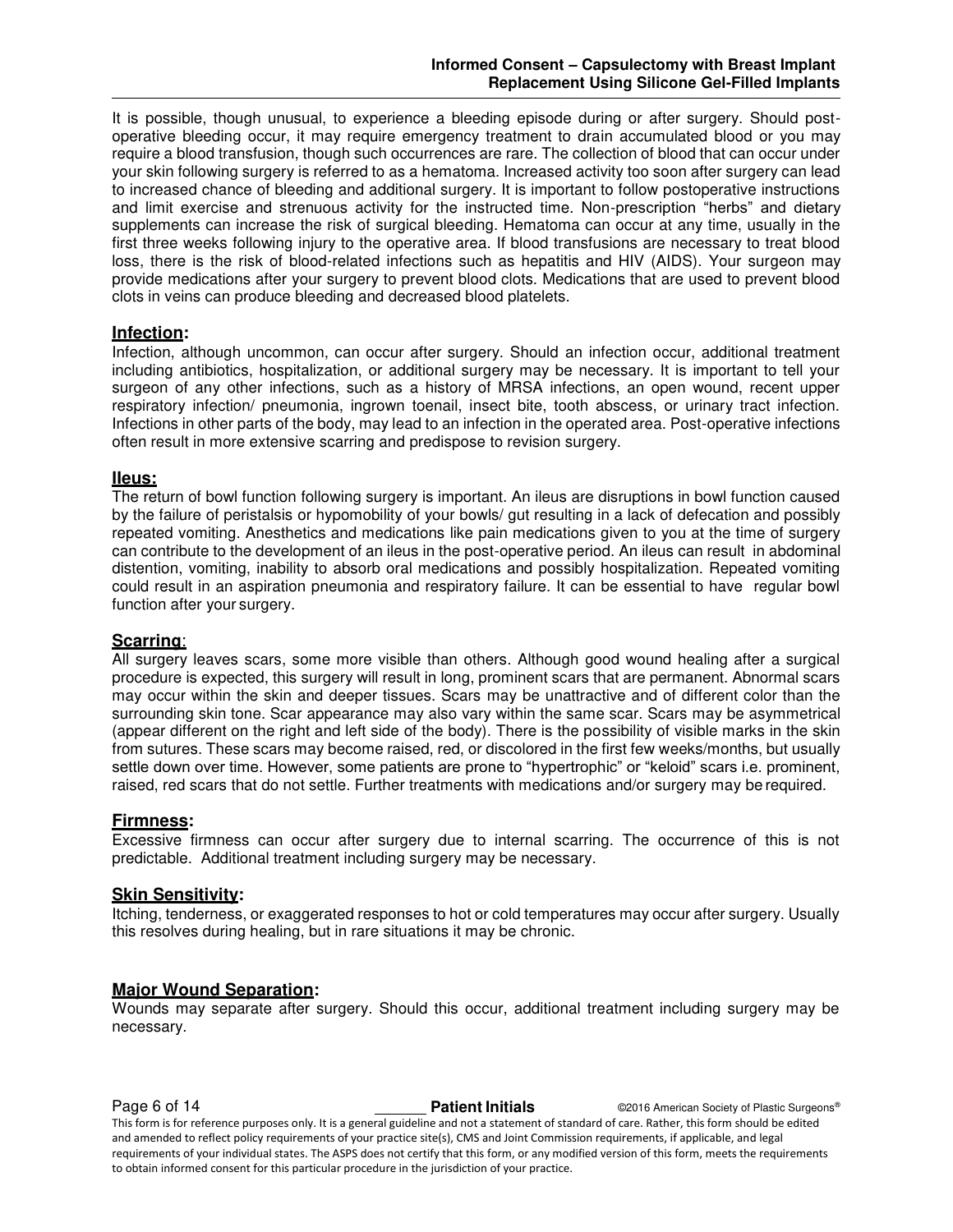# **Sutures:**

Most surgical techniques use deep sutures. You may notice these sutures after your surgery. Sutures may spontaneously poke through the skin, become visible or produce irritation that requires suture removal.

# **Damage to Deeper Structures:**

There is the potential for injury to deeper structures including nerves, blood vessels, lymphatics, muscles, and lungs (pneumothorax) during any surgical procedure. The potential for this to occur varies according to the type of procedure being performed. Injury to deeper structures may be temporary or permanent.

# **Fat Necrosis:**

Fatty tissue found deep in the skin might die. This may produce areas of firmness within the skin. Additional surgery to remove areas of fat necrosis may be necessary. There is the possibility of contour irregularities in the skin that may result from fat necrosis.

# **Surgical Anesthesia:**

Both local and general anesthesia involves risk. There is the possibility of complications, injury, and even death from all forms of surgical anesthesia or sedation.

# **Shock:**

In rare circumstances, your surgical procedure can cause severe trauma, particularly when multiple or extensive procedures are performed. Although serious complications are infrequent, infections or excessive fluid loss can lead to severe illness and even death. If surgical shock occurs, hospitalization and additional treatment would be necessary.

# **Pain:**

You will experience pain after your surgery. Pain of varying intensity and duration may occur and persist after surgery. If you are a chronic pain patient followed by a Pain Therapy Practitioner, you may be asked to see this practitioner pre operatively to assist you in the management of your pain disorder in the postoperative period. Chronic pain may occur very infrequently from nerves becoming trapped in scar tissue or due to tissue stretching.

There are nerve endings that may become involved with healing scars from surgery. While there may not be a major nerve injury, the small nerve endings during the healing period may become too active producing a painful or oversensitive area due to the small sensory nerve involved with scar tissue. Often, massage and early non-surgical intervention resolves this. It is important to discuss post-surgical pain with your surgeon.

### **Cardiac and Pulmonary Complications:**

Pulmonary complications may occur secondarily to blood clots (pulmonary emboli), fat deposits (fat emboli), pneumonia, or partial collapse of the lungs after general anesthesia. Pulmonary emboli can be lifethreatening or fatal in some circumstances. Inactivity and other conditions may increase the incidence of blood clots traveling to the lungs causing a major blood clot that may result in death. It is important to discuss with your physician any past history of swelling in your legs or blood clots that may contribute to this condition. Cardiac complications are a risk with any surgery and anesthesia, even in patients without symptoms. If you experience shortness of breath, chest pains, or unusual heart beats, seek medical attention immediately. Should any of these complications occur, you may require hospitalization and additional treatment.

#### **Venous Thrombosis (Clot) and Sequelae:**

Thrombosed veins, which resemble cords, occasionally develop in the area of the breast or around IV sites, and usually resolve without medical or surgical treatment. It is important to discuss with your surgeon any birth control pills you are taking. Certain high estrogen pills may increase your risk of

**Page 7 of 14 Patient Initials Patient Initials C2016 American Society of Plastic Surgeons®** This form is for reference purposes only. It is a general guideline and not a statement of standard of care. Rather, this form should be edited and amended to reflect policy requirements of your practice site(s), CMS and Joint Commission requirements, if applicable, and legal requirements of your individual states. The ASPS does not certify that this form, or any modified version of this form, meets the requirements to obtain informed consent for this particular procedure in the jurisdiction of your practice.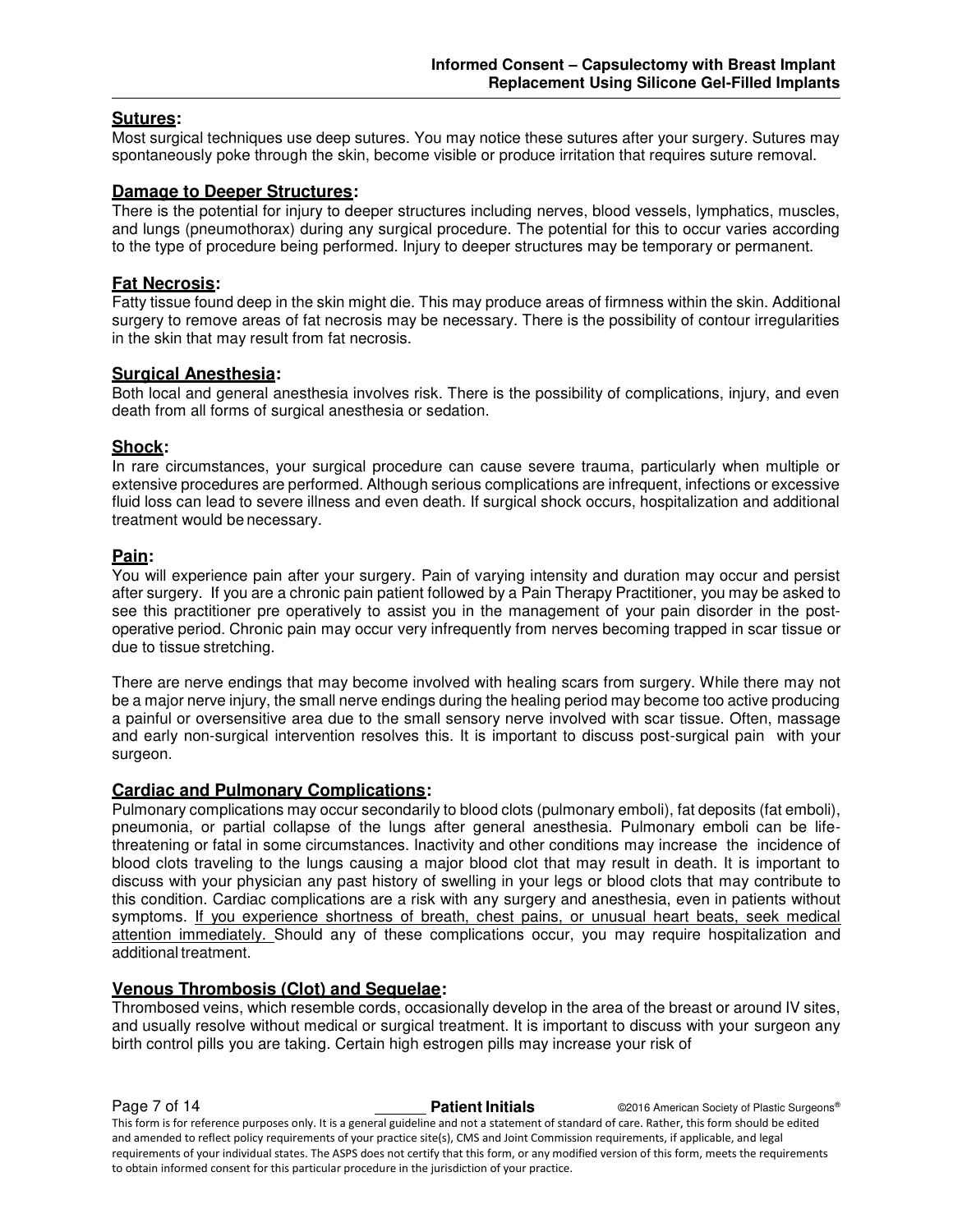thrombosed veins. Personal history of bleeding and clotting problems may also increase your risk of thrombosed veins.

# **Allergic Reactions:**

In rare cases, local allergies to tape, suture material and glues, blood products, topical preparations or injected agents have been reported. Serious systemic reactions including shock (anaphylaxis) may occur in response to drugs used during surgery and prescription medicines. Allergic reactions may require additional treatment. It is important to notify your physician of any previous allergic reactions.

# **Drug Reactions:**

Unexpected drug allergies, lack of proper response to medication, or illness caused by the prescribed drug are possibilities. It is important for you to inform your physician of any problems you have had with any medication or allergies to medication, prescribed or over the counter, as well as medications you now regularly take. Provide your surgeon with a list of medications and supplements you are currently taking.

# **Surgical Wetting Solutions:**

There is the possibility that large volumes of fluid containing dilute local anesthetic drugs and epinephrine that is injected into fatty deposits during surgery may contribute to fluid overload or systemic reaction to these medications. Additional treatment including hospitalization may be necessary.

# **Fat/Air Embolism:**

In rare cases, fat particles or air can enter the vascular system and can travel to the heart, lungs or brain. This can result in significant complications including death.

# **Persistent Swelling (Lymphedema):**

Persistent swelling can occur following surgery.

# **Unsatisfactory Result:**

Although good results are expected, there is no guarantee or warranty expressed or implied, on the results that may be obtained. The body is not symmetric and almost everyone has some degree of unevenness which may not be recognized in advance. One side of the face may be slightly larger, one side of the face droopier. The breast and trunk area exhibits the same possibilities. Many of such issues cannot be fully corrected with surgery. The more realistic your expectations as to results, the better your results will appear to you. Some patients never achieve their desired goals or results, at no fault of the surgeon or surgery. You may be disappointed with the results of surgery. Asymmetry, unanticipated shape and size, loss of function, wound disruption, poor healing, and loss of sensation may occur after surgery. Size may be incorrect. Unsatisfactory surgical scar location or appearance may occur. It may be necessary to perform additional surgery to improve your results. Unsatisfactory results may NOT improve with each additional treatment.

# **ADDITIONAL ADVISORIES**

# **Medications and Herbal Dietary Supplements:**

There are potential adverse reactions that occur as the result of taking over-the-counter, herbal, and/or prescription medications. Aspirin and medications that contain aspirin interfere with forming blood clots, and therefore may contribute to more bleeding issues. If you have a medical condition (such as heart arrhythmia, heart stent, blood vessels with blockages, or blood clots) and are taking medications to thin your blood and prevent clotting such as Plavix, Warfarin, Coumadin, Xarelto, Effient or Pradaxa, you should discuss management of these medications around the time of surgery with your plastic surgeon. Your plastic surgeon may sometimes coordinate a plan for these medications with the doctor that prescribed them for your medical condition. If you have been prescribed drugs for a medical condition, do not stop them without discussing it first with your plastic surgeon. Stopping these medications abruptly may result in a heart attack, stroke, or death. Be sure to check with your physician about any drug

**Page 8 of 14 Patient Initials Patient Initials C2016 American Society of Plastic Surgeons®** This form is for reference purposes only. It is a general guideline and not a statement of standard of care. Rather, this form should be edited and amended to reflect policy requirements of your practice site(s), CMS and Joint Commission requirements, if applicable, and legal requirements of your individual states. The ASPS does not certify that this form, or any modified version of this form, meets the requirements to obtain informed consent for this particular procedure in the jurisdiction of your practice.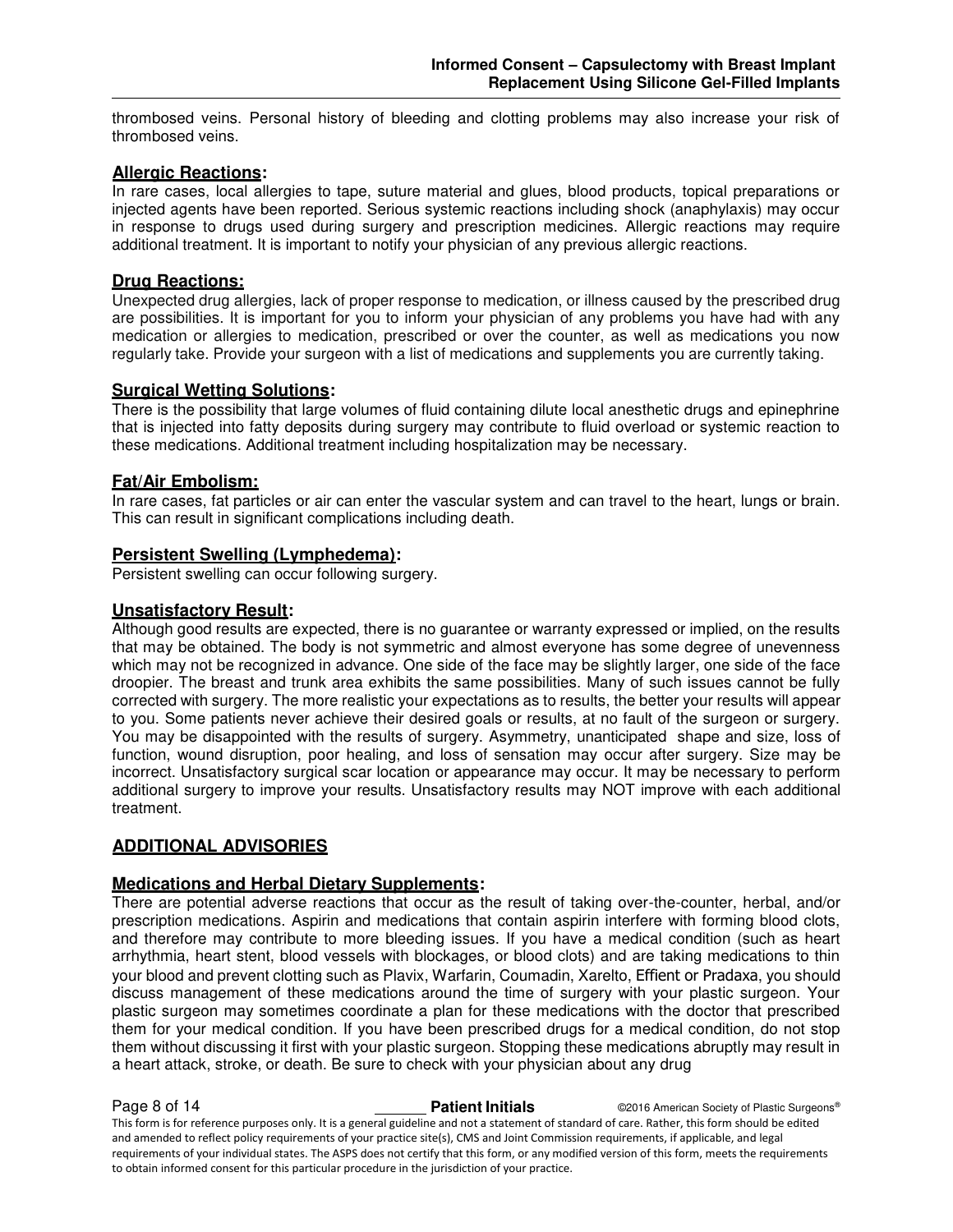interactions that may exist with medications which you are already taking. If you have an adverse reaction, stop the drugs immediately and call your plastic surgeon for further instructions. If the reaction is severe, go immediately to the nearest emergency room.

When taking the prescribed pain medications after surgery, realize that they can affect your thought process and coordination. Do not drive, do not operate complex equipment, do not make any important decisions and do not drink any alcohol while taking these medications. Be sure to take your prescribed medication only as directed.

# **Sun Exposure – Direct or Tanning Salon:**

The effects of the sun are damaging to the skin. Exposing the treated areas to sun may result in increased scarring, color changes, and poor healing. Patients who tan, either outdoors or in a salon, should inform their surgeon and either delay treatment, or avoid tanning until the surgeon says it is safe to resume. The damaging effect of sun exposure occurs even with the use sun block or clothing coverage.

# **Travel Plans:**

Any surgery holds the risk of complications that may delay healing and your return to normal life. Please let the surgeon know of any travel plans, important commitments already scheduled or planned, or time demands that are important to you, so that appropriate timing of surgery can occur. There are no guarantees that you will be able to resume all activities in the desired time frame. Allow at least 10-14 days to travel via airplane. Medications may be required should you have a long flight/ trip to prevent DVT/ PE in the immediate post-operative period.

# **Long-Term Results:**

Subsequent alterations in the appearance of your body may occur as the result of aging, sun exposure, weight loss, weight gain, pregnancy, menopause or other circumstances not related to your surgery.

#### **Interference with Sentinel Lymph Node Mapping Procedures:**

Breast surgery procedures that involve cutting through breast tissue, similar to a breast biopsy, can potentially interfere with diagnostic procedures to determine lymph node drainage of breast tissue to stage breast cancer.

#### **Body-Piercing:**

Individuals who currently wear body-piercing jewelry in the surgical region are advised that an infection could develop from this activity. Body-piercing jewelry should be removed prior to your surgical procedure.

#### **Nails:**

To determine your vitals status during surgery your anesthesia provider may require access to your finger nails for monitoring. Make sure to have at least two finger nails free of nail polish or acrylic nails on the date of your surgery.

# **Jewelry:**

Jewelry should not be brought with you at the time of your surgical procedure. Items such as earrings, wedding rings, necklaces, etc. should be removed and placed in a safe place. Do not bring your jewelry with you for your surgery.

# **Future Pregnancy and Breast Feeding:**

This surgery is not known to interfere with pregnancy. If you are planning a pregnancy, your breast skin

may stretch and offset the results of surgery. You may have more difficulty breast feeding after this operation.

**Page 9 of 14 Patient Initials Patient Initials C2016 American Society of Plastic Surgeons®** This form is for reference purposes only. It is a general guideline and not a statement of standard of care. Rather, this form should be edited and amended to reflect policy requirements of your practice site(s), CMS and Joint Commission requirements, if applicable, and legal

requirements of your individual states. The ASPS does not certify that this form, or any modified version of this form, meets the requirements to obtain informed consent for this particular procedure in the jurisdiction of your practice.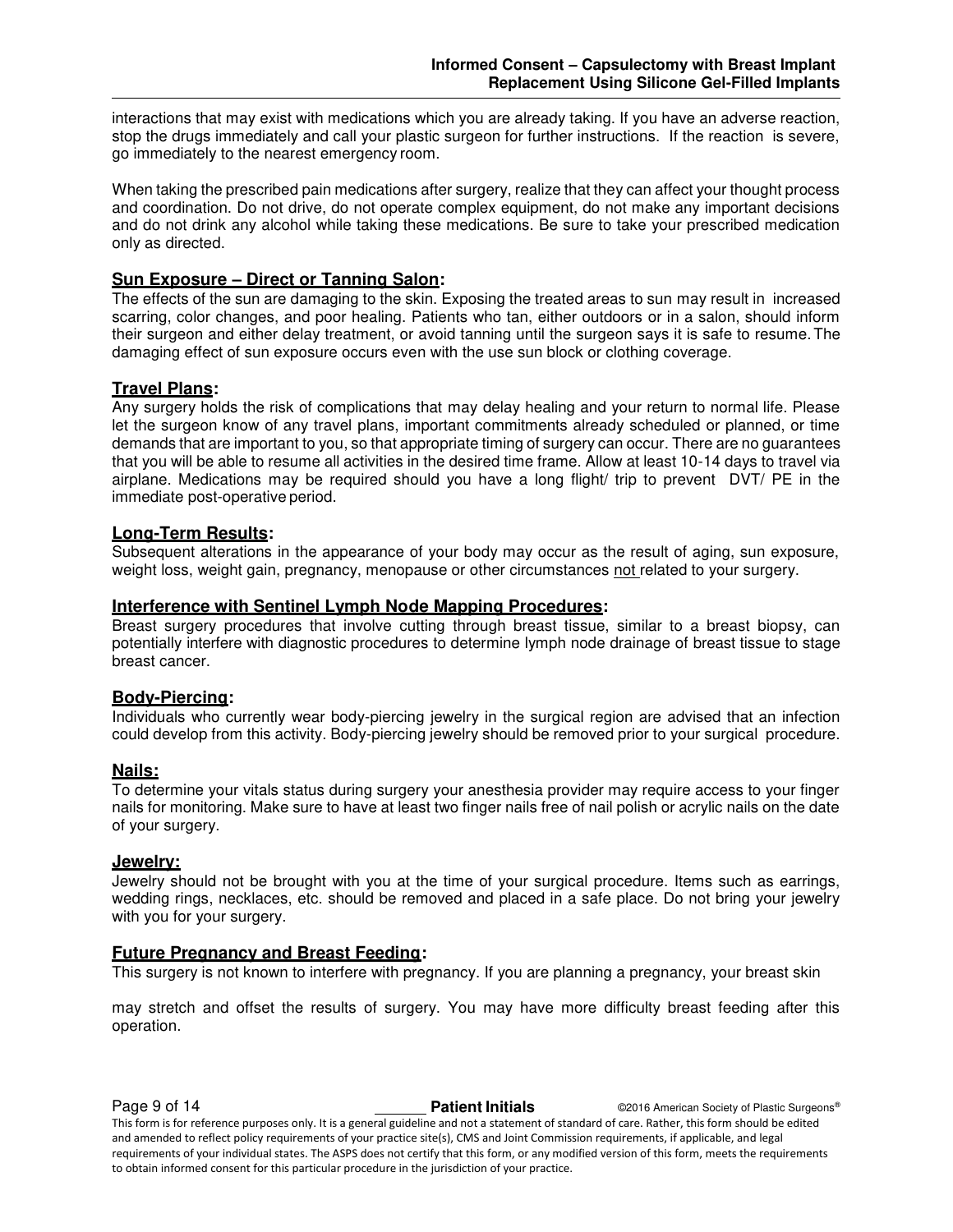# **Female Patient Information:**

It is important to inform your plastic surgeon if you use birth control pills, estrogen replacement, or if you suspect you may be pregnant. Many medications including antibiotics may neutralize the preventive effect of birth control pills, allowing for conception and pregnancy.

# **Intimate Relations After Surgery:**

Surgery involves coagulating of blood vessels and increased activity of any kind may open these vessels leading to a bleed, or hematoma. Activity that increases your pulse or heart rate may cause additional bruising, swelling, and the need for return to surgery to control bleeding. It is wise to refrain from intimate physical activities until your physician states it is safe.

# **Mental Health Disorders and Elective Surgery:**

It is important that all patients seeking to undergo elective surgery have realistic expectations that focus on improvement rather than perfection. Complications or less than satisfactory results are sometimes unavoidable, may require additional surgery and often are stressful. Please openly discuss with your surgeon, prior to surgery, any history that you may have of significant emotional depression or mental health disorders. Although many individuals may benefit psychologically from the results of elective surgery, effects on mental health cannot be accurately predicted.

# **ADDITIONAL SURGERY NECESSARY (Re-Operations)**

There are many variable conditions that may influence the long-term result of surgery. It is unknown how your tissue may respond or how wound healing will occur after surgery. Secondary surgery may be necessary to perform additional tightening or repositioning of body structures. Should complications occur, additional surgery or other treatments may be necessary. Even though risks and complications occur infrequently, the risks cited are associated with this surgery. Other complications and risks can occur but are less common. The practice of medicine and surgery is not an exact science. Although good results are expected, there is no guarantee or warranty expressed or implied, on the results that may be obtained. In some situations, it may not be possible to achieve optimal results with a single surgical procedure. You and your surgeon will discuss the options available should additional surgery be advised. There may be additional costs and expenses for such additional procedures, including surgical fees, facility and anesthesia fees, pathology and lab testing.

# **PATIENT COMPLIANCE**

Follow all physician instructions carefully; this is essential for the success of your outcome. It is important that the surgical incisions are not subjected to excessive force, swelling, abrasion, or motion during the time of healing. Personal and vocational activity needs to be restricted. Protective dressings and drains should not be removed unless instructed by your plastic surgeon. Successful post-operative function depends on both surgery and subsequent care. Physical activity that increases your pulse or heart rate may cause bruising, swelling, fluid accumulation and the need for return to surgery. It is important that you participate in follow-up care, return for aftercare, and promote your recovery after surgery.

# **ATTESTATIONS**

# **Smoking, Second-Hand Smoke Exposure, Nicotine Products (Patch, Gum, Nasal Spray):**

Patients who are currently smoking or use tobacco or nicotine products (patch, gum, or nasal spray) are at a greater risk for significant surgical complications of skin loss and delayed healing and additional scarring. Individuals exposed to second-hand smoke are also at potential risk for similar complications attributable to nicotine exposure. Additionally, smoking may have a significant negative effect on anesthesia and recovery from anesthesia, with coughing and possibly increased bleeding. Individuals who are not exposed to tobacco smoke or nicotine-containing products have a significantly lower risk of these type of complications. Please indicate your current status regarding these items below**:** 

**Page 10 of 14 Patient Initials Patient Initials C2016 American Society of Plastic Surgeons®** This form is for reference purposes only. It is a general guideline and not a statement of standard of care. Rather, this form should be edited and amended to reflect policy requirements of your practice site(s), CMS and Joint Commission requirements, if applicable, and legal requirements of your individual states. The ASPS does not certify that this form, or any modified version of this form, meets the requirements to obtain informed consent for this particular procedure in the jurisdiction of your practice.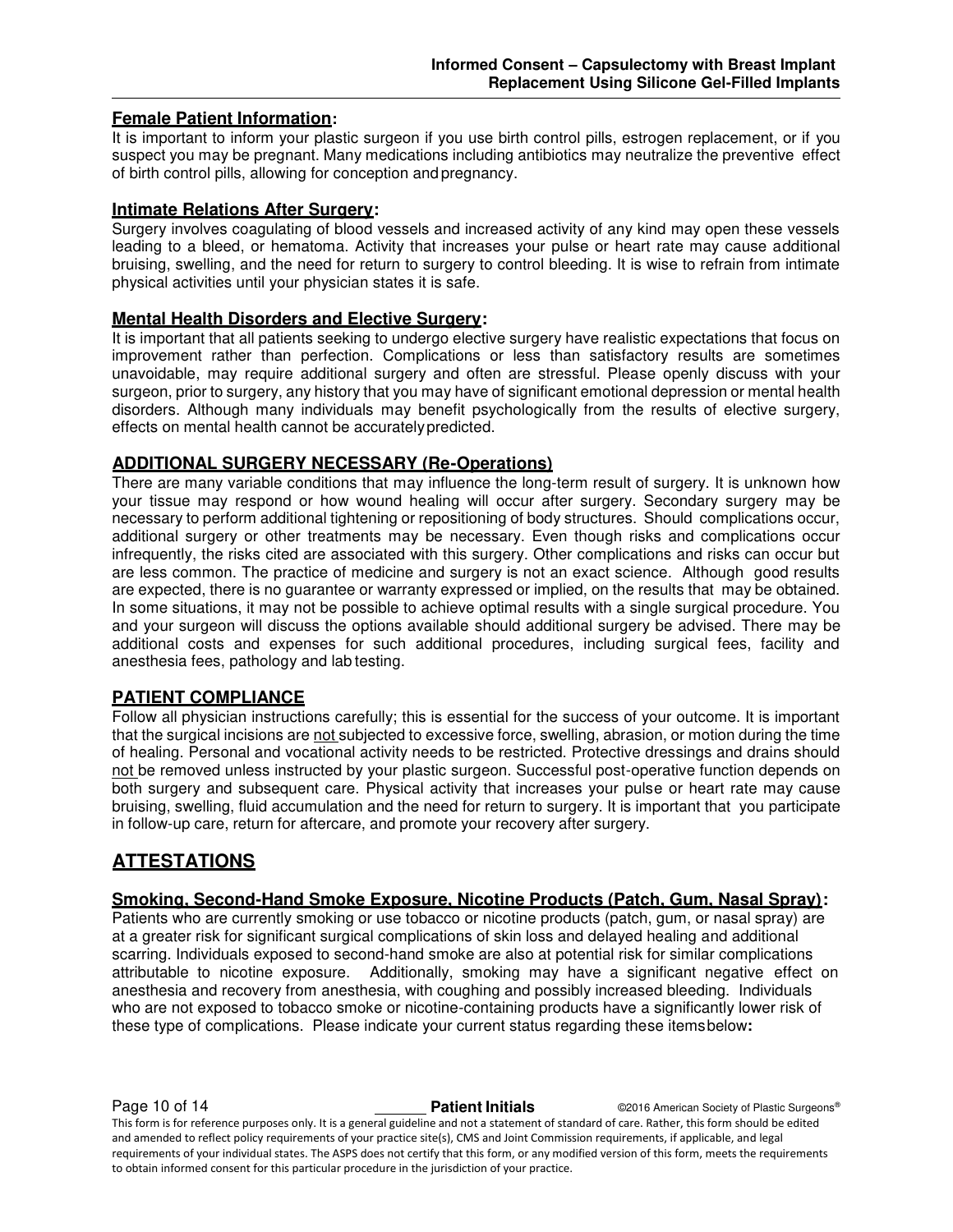I am a non-smoker and do not use nicotine products. I understand the potential risk of second-hand smoke exposure causing surgical complications.

I am a smoker or use tobacco / nicotine products. I understand the risk of surgical complications due to smoking or use of nicotine products.

\_\_\_\_ I have smoked and stopped approximately \_ ago. I understand I may still have the effects and therefore risks from smoking in my system, if not enough time has lapsed.

I have been advised to stop smoking immediately and have been informed of the risks, benefits, expectations and alternatives to my surgery if I continue smoking.

It is important to refrain from smoking at least 6 weeks before surgery and until your physician states it is safe to return, if desired. I acknowledge that I will inform my physician if I continue to smoke within this time frame, and understand that for my safety, the surgery, if possible, may be delayed.

Smoking may have such a negative effect on your surgery that a urine or blood test just before surgery may be done which will prove the presence of Nicotine. If positive, your surgery may be cancelled and your surgery, scheduling fee, and other prepaid amounts may be forfeited. Honestly disclose smoking to your surgeon.

# **Sleep Apnea / CPAP:**

Individuals who have breathing disorders such as "Obstructive Sleep Apnea" and who may rely upon CPAP devices (continuous positive airway pressure) or utilize nighttime oxygen are advised that they are at a substantive risk for respiratory arrest and death when they take narcotic pain medications following surgery. This is an important consideration when evaluating the safety of surgical procedures in terms of very serious complications, including death, that relate to pre-existing medical conditions. Surgery may be considered only with monitoring afterwards in a hospital setting in order to reduce risk of potential respiratory complications and to safely manage pain following surgery.

Please consider the following symptoms of sleep apnea:



It is important for you to inform and discuss any of the above symptoms that you have experienced with your surgeon.

# **DVT/PE Risks and Advisory:**

There is a risk of blood clots, Deep Vein Thrombosis (DVT) and Pulmonary Embolus (PE) with every

**Page 11 of 14 Patient Initials Patient Initials C2016 American Society of Plastic Surgeons®** This form is for reference purposes only. It is a general guideline and not a statement of standard of care. Rather, this form should be edited and amended to reflect policy requirements of your practice site(s), CMS and Joint Commission requirements, if applicable, and legal requirements of your individual states. The ASPS does not certify that this form, or any modified version of this form, meets the requirements to obtain informed consent for this particular procedure in the jurisdiction of your practice.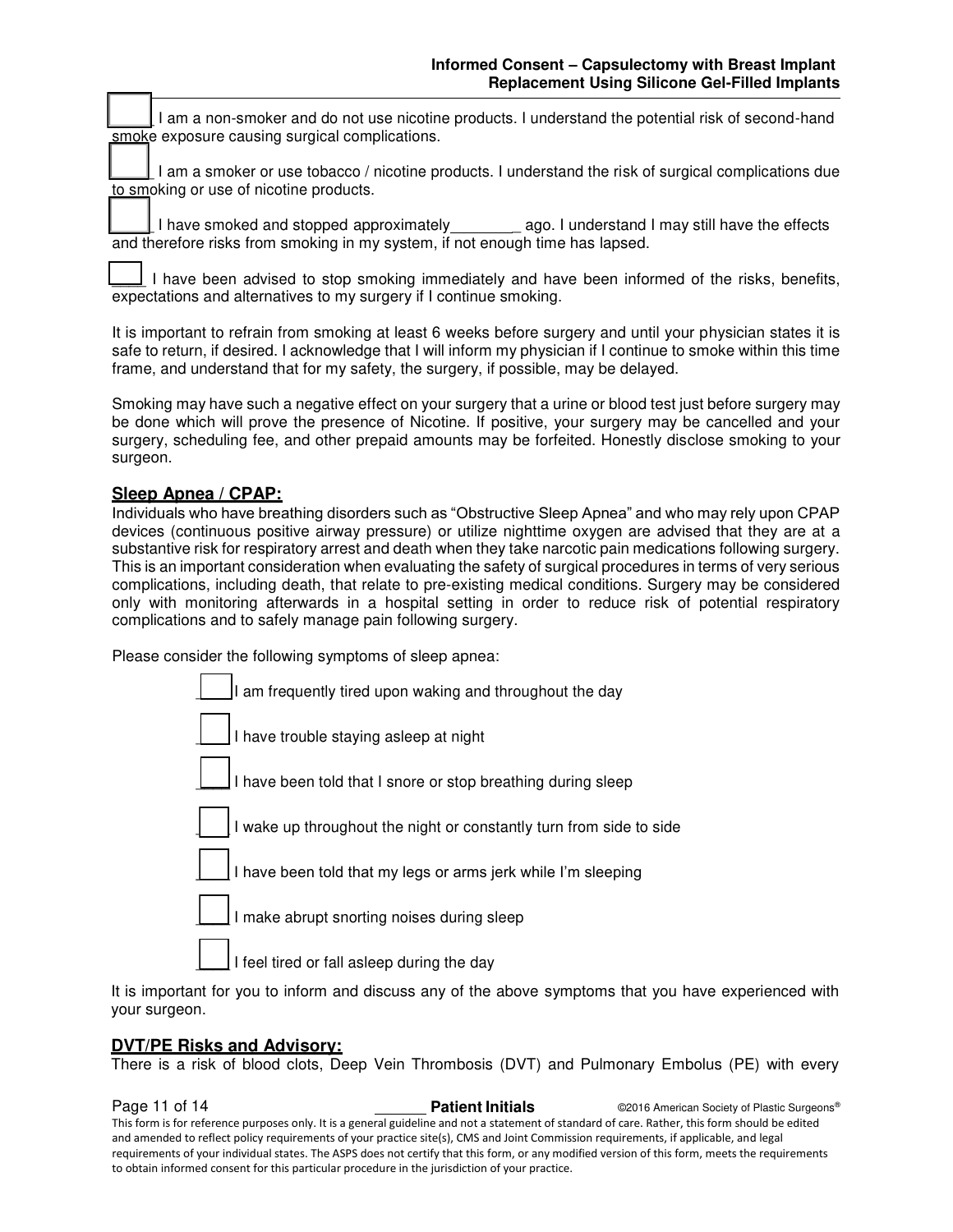# **Informed Consent – Capsulectomy with Breast Implant Replacement Using Silicone Gel-Filled Implants**

surgical procedure. It varies with the risk factors below. The higher the risk factors, the greater the risk and the more involved you must be in both understanding these risks and, when permitted by your physician, walking and moving your legs. There may also be leg stockings, squeezing active leg devices, and possibly medicines to help lower your risk.

There are many conditions that may increase or affect risks of clotting. Inform your doctor about any past or

present history of any of the following:

| Past History of Blood Clots                                                                                                                                                                             |
|---------------------------------------------------------------------------------------------------------------------------------------------------------------------------------------------------------|
|                                                                                                                                                                                                         |
| Family History of Blood Clots                                                                                                                                                                           |
| <b>Birth Control Pills</b>                                                                                                                                                                              |
| Hormone Stimulating Drugs                                                                                                                                                                               |
| Swollen Legs                                                                                                                                                                                            |
| History of Cancer                                                                                                                                                                                       |
| Large Dose Vitamins                                                                                                                                                                                     |
| Varicose Veins                                                                                                                                                                                          |
| Past Illnesses of the Heart, Liver, Lung, or Gastrointestinal Tract.                                                                                                                                    |
| History of Multiple Spontaneous Abortions or Miscarriages                                                                                                                                               |
| I understand the risks relating to DVT/PE and how important it is to comply with therapy as<br>discussed with my surgeon. The methods of preventative therapy include:<br>Early ambulation when allowed |

Compression devices (SCD/ICD)

Anticoagulation Protocols when Allowed

For high risk patients, the risks of VTE are still high, even in the setting of appropriate chemoprophylaxis. If your surgery is elective and you're a high risk patient, it's best to consider with not proceeding with such elective surgery.

# **COMMUNICATION ACKNOWLEDGEMENT – CONSENT**

There are many ways to communicate with you. It is important to keep appointments and let us know if problems or issues arise. Methods of communicating are by telephone, text, pager, answering service if available, email, and regular mail. If an emergency arises, keep us alerted to your progress so we may aid in any necessary treatments. Please do not leave a message after hours or on weekends on the office answering machine if any urgent or emergent situation exists, as there is a delay in retrieving such messages. All attempts will be made to preserve your privacy in accordance with HIPAA rules.

Please select preferred way of communicating with you:

**Page 12 of 14 Patient Initials Patient Initials C2016 American Society of Plastic Surgeons®** This form is for reference purposes only. It is a general guideline and not a statement of standard of care. Rather, this form should be edited and amended to reflect policy requirements of your practice site(s), CMS and Joint Commission requirements, if applicable, and legal requirements of your individual states. The ASPS does not certify that this form, or any modified version of this form, meets the requirements to obtain informed consent for this particular procedure in the jurisdiction of your practice.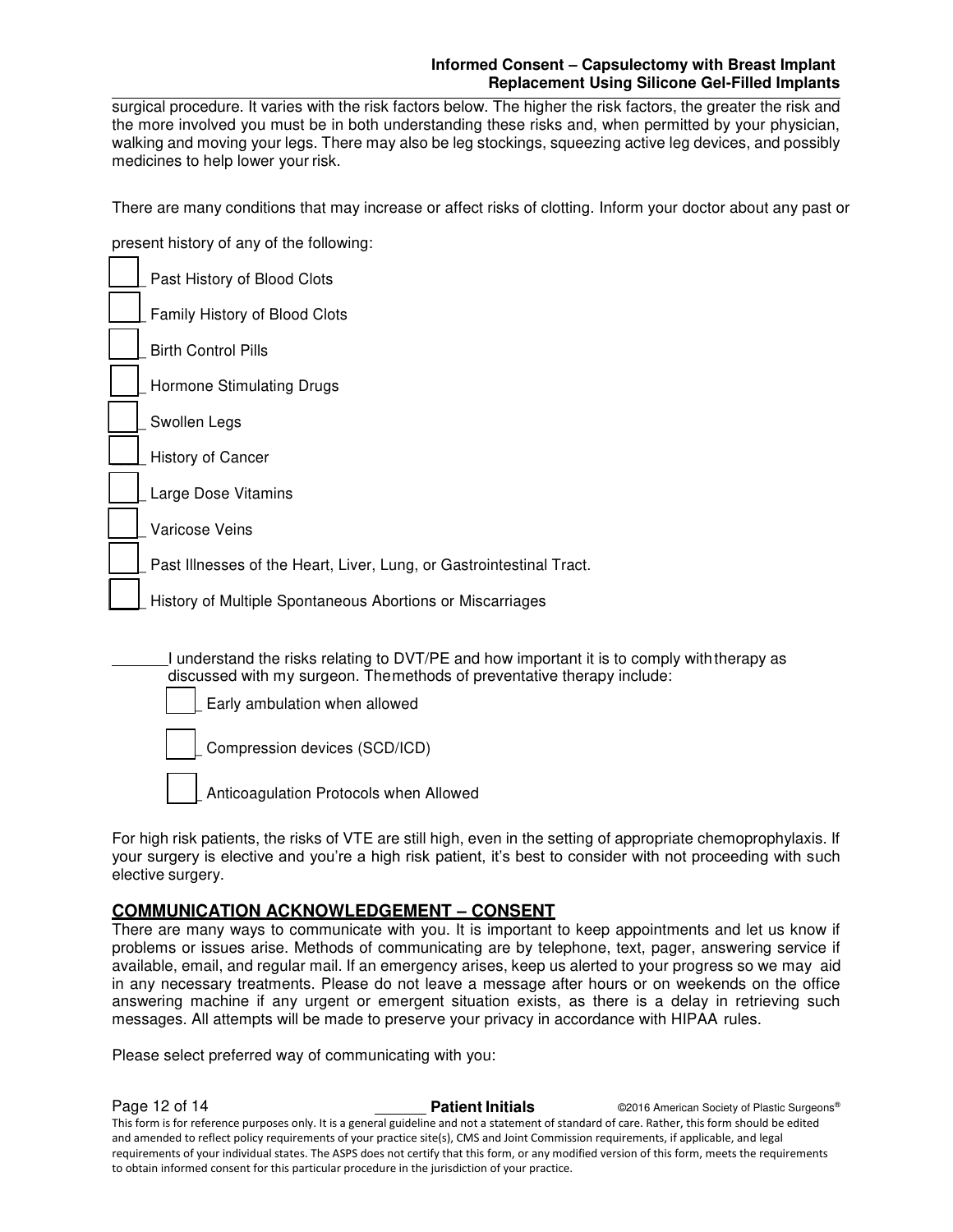| Telephone                              |      |  |
|----------------------------------------|------|--|
|                                        | Home |  |
|                                        | Work |  |
|                                        | Cell |  |
| Text                                   |      |  |
| Pager - Answering Service if available |      |  |
| Email - with up to date email address  |      |  |
| <b>Regular Mail and Delivery</b>       |      |  |

# **DISCLAIMER**

Informed-consent documents are used to communicate information about the proposed surgical treatment of a disease or condition along with disclosure of risks and alternative forms of treatment(s), including no surgery. The informed-consent process attempts to define principles of risk disclosure that should generally meet the needs of most patients in most circumstances.

However, informed-consent documents should not be considered all-inclusive in defining other methods of

care and risks encountered. Your plastic surgeon may provide you with additional or different information

which is based on all the facts in your particular case and the current state of medical knowledge. Informed-

consent documents are not intended to define or serve as the standard of medical care. Standards of

medical care are determined on the basis of all of the facts involved in an individual case and are subject

to change as scientific knowledge and technology advance and as practice patterns evolve.

# **It is important that you read the above information carefully and have all of your questions answered before signing the consent on the next page.**

Page 13 of 14 **Patient Initials** ©2016 American Society of Plastic Surgeons® This form is for reference purposes only. It is a general guideline and not a statement of standard of care. Rather, this form should be edited and amended to reflect policy requirements of your practice site(s), CMS and Joint Commission requirements, if applicable, and legal requirements of your individual states. The ASPS does not certify that this form, or any modified version of this form, meets the requirements to obtain informed consent for this particular procedure in the jurisdiction of your practice.